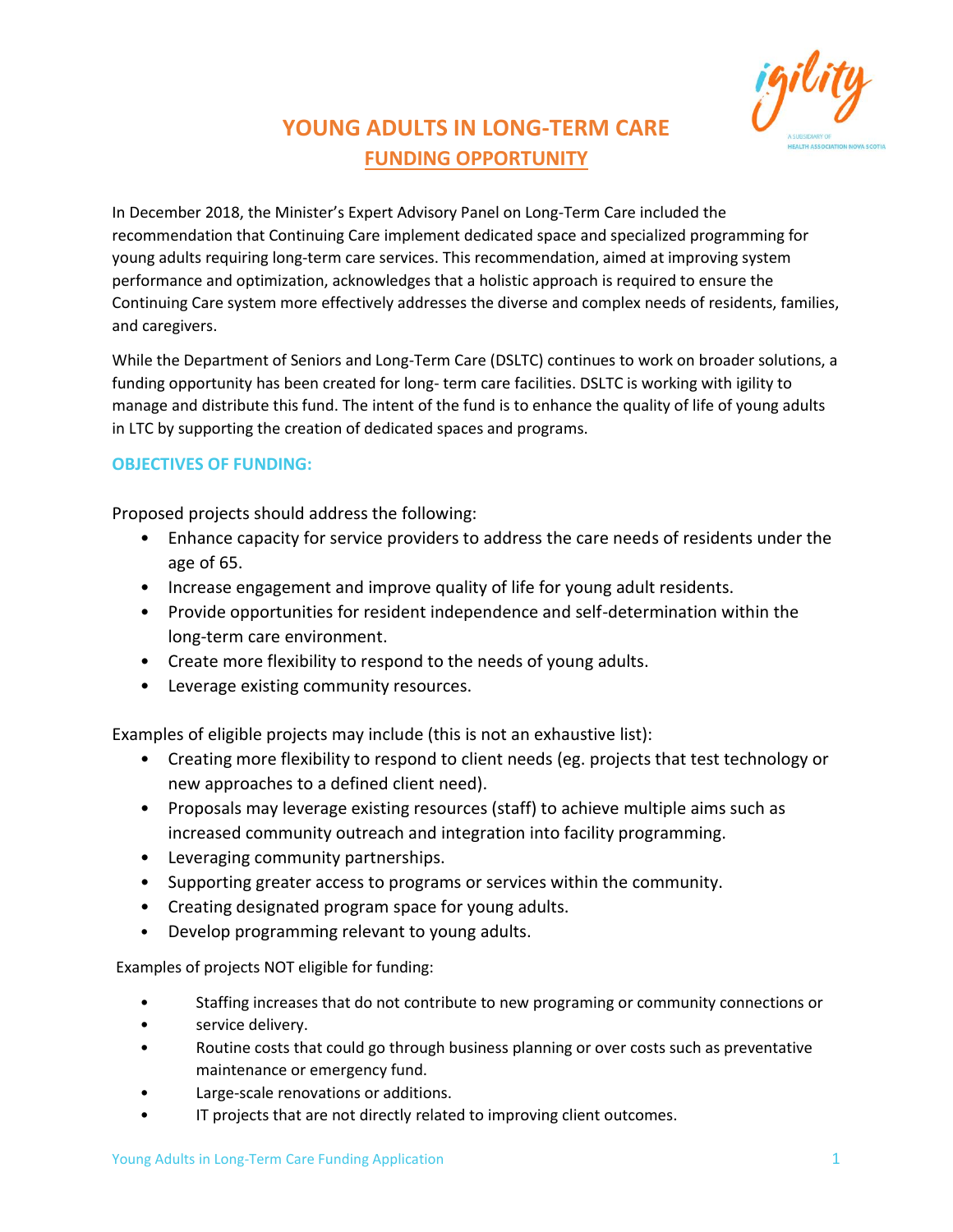

- Administrative costs.
- Routine operational costs.
- Projects that are already underway or funds for projects that have already been committed

#### **ASSESSMENT CRITERIA:**

Applications will be reviewed and evaluated by a committee of sector representatives and will be expected to address each of the following in the application form.

| <b>Criteria</b>    |                                                                                                                                                                                                                                                                                                                                                                                                                                                                                                                                                   | <b>Scoring</b> |
|--------------------|---------------------------------------------------------------------------------------------------------------------------------------------------------------------------------------------------------------------------------------------------------------------------------------------------------------------------------------------------------------------------------------------------------------------------------------------------------------------------------------------------------------------------------------------------|----------------|
| Relevance          |                                                                                                                                                                                                                                                                                                                                                                                                                                                                                                                                                   | 5              |
| $\checkmark$       | There is evidence that the proposed project will respond to the client need and<br>address one or more key issues identified (such as those identified below);<br>Enhance the capacity for nursing home providers to address the care<br>$\bullet$<br>needs of residents under the age of 65.<br>Increase engagement and improve quality of life for young adult<br>$\bullet$<br>residents.<br>Provide opportunities for resident independence and self-<br>٠<br>determination within the long-term care environment and within the<br>community. |                |
|                    | Leverage existing community resources.<br>٠                                                                                                                                                                                                                                                                                                                                                                                                                                                                                                       |                |
| <b>Feasibility</b> |                                                                                                                                                                                                                                                                                                                                                                                                                                                                                                                                                   | 5              |
|                    | The proposed budget provides a detailed overview of costs for the project and<br>demonstrates that the project plan can be completed within the budget available<br>and timelines provided;                                                                                                                                                                                                                                                                                                                                                       |                |
| Quality            |                                                                                                                                                                                                                                                                                                                                                                                                                                                                                                                                                   | 5              |
| ✓                  | The proposal demonstrates a commitment to provide quality programming and is<br>rooted in client need;                                                                                                                                                                                                                                                                                                                                                                                                                                            |                |
| Sustainability     |                                                                                                                                                                                                                                                                                                                                                                                                                                                                                                                                                   | 5              |
| ✓                  | Proposed activities and budget will enable long-term viability, based on projected<br>costs/efficiencies/savings. Projects will need to be self-sustaining within two years.<br>An evaluation that can measure success and sustainability will be key.                                                                                                                                                                                                                                                                                            |                |

Applications should include the following:

- Project proposal/synopsis. Overview of project and key outcomes
	- Identification of client population that will benefit and unmet need(s) targeted by the proposed project
	- Detailed project budget including staff/administrative costs.
- Measures for success and anticipated outcomes

Applicants will be expected to ensure all required supporting documents are provided at the time of submission.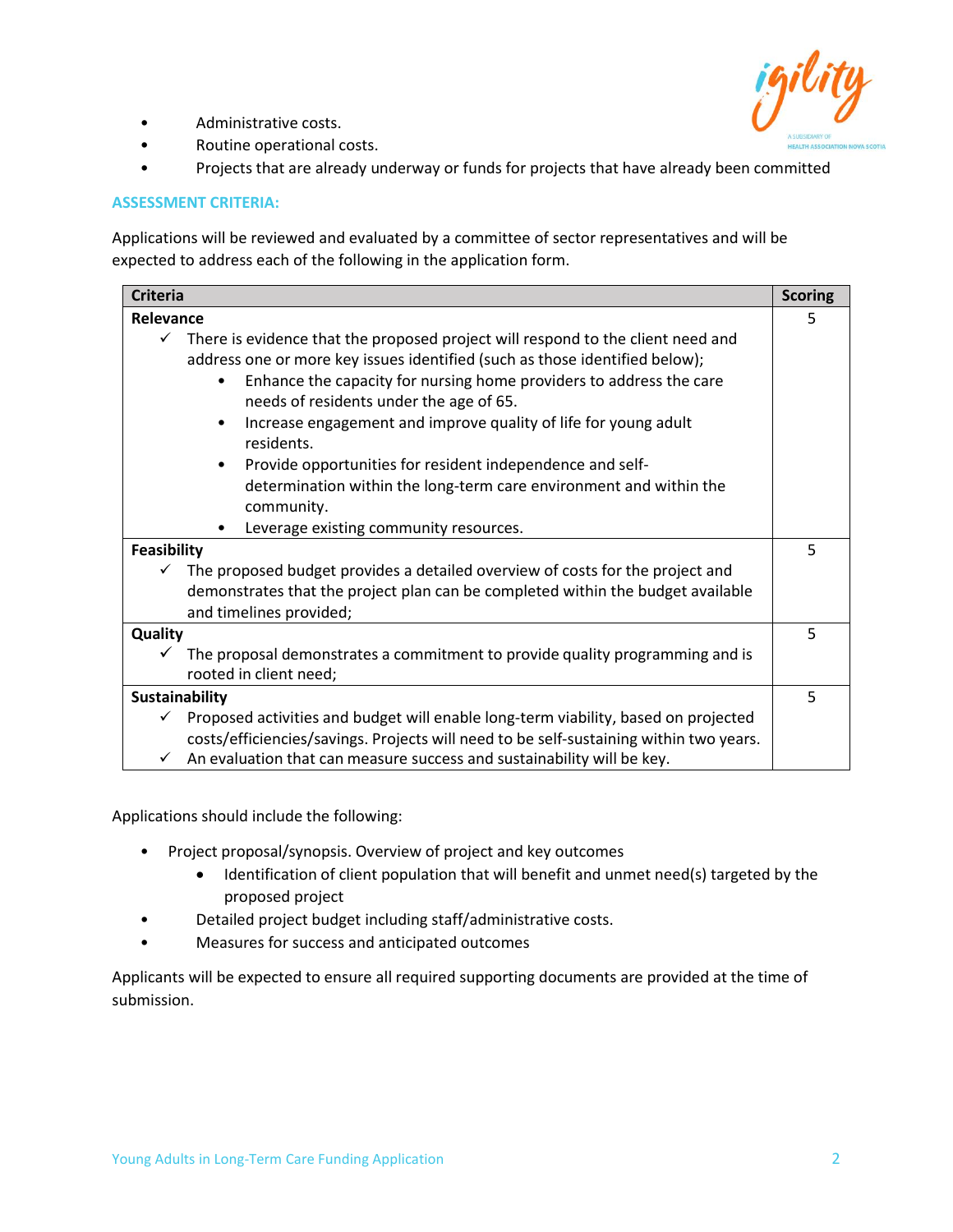#### **Proposal Support:**



Proposal development support will be provided by Bernadette Lake (HANS Member and Partner Engagement). This includes:

- Dedicated time to provide assistance (phone, email, virtual meetings).
- Support with navigating application process, progress and evaluation report requirements
- Verifying applications are complete/ready for submission (e.g., Proof reading)
- Guidance regarding effective proposal writing approach (e.g., aligning proposal details to application requirements)
- Guidance regarding information/research requirements
- Guidance with potential sourcing of materials required for proposals
- General inquiries

Contact Information: bernadette.lake@healthassociation.ns.ca P: 902-225-4852

#### **TIMELINE:**

#### **Round 1: Application Deadline: July 1, 2022**

#### **Round 2: Application Deadline: December 1, 2022**

Completed project applications must be submitted to barbara.salkin@healthassociation.ns.ca by **July 1, 2022 (round 1) or December 1, 2022 (round 2)**. Applicants will be expected to ensure all required supporting documents are provided at the time of submission.

Applicants may be required to provide additional documentation. If an application has minor deficiencies, the applicant will be contacted to request the application be amended and resubmitted.

A committee of sector experts will review all submitted applications and score them based on their alignment with the assessment criteria above. Similar applications will be grouped and prioritized by geography and score. Pilot approvals are subject to budget availability.

Mary Lee, President & CEO HANS/igility, will notify successful applicants of their funding approval in **August 2022 (round 1), or January 2023 (round 2)**

Applicants will be required to complete an evaluation framework within 30 days of receiving notice that their project was approved. Applicants will also be required to submit semi-annual reports to igility/DSLTC, as well as a final report once project is complete. The templates for these reports will be provided to applicants upon approval of their pilots.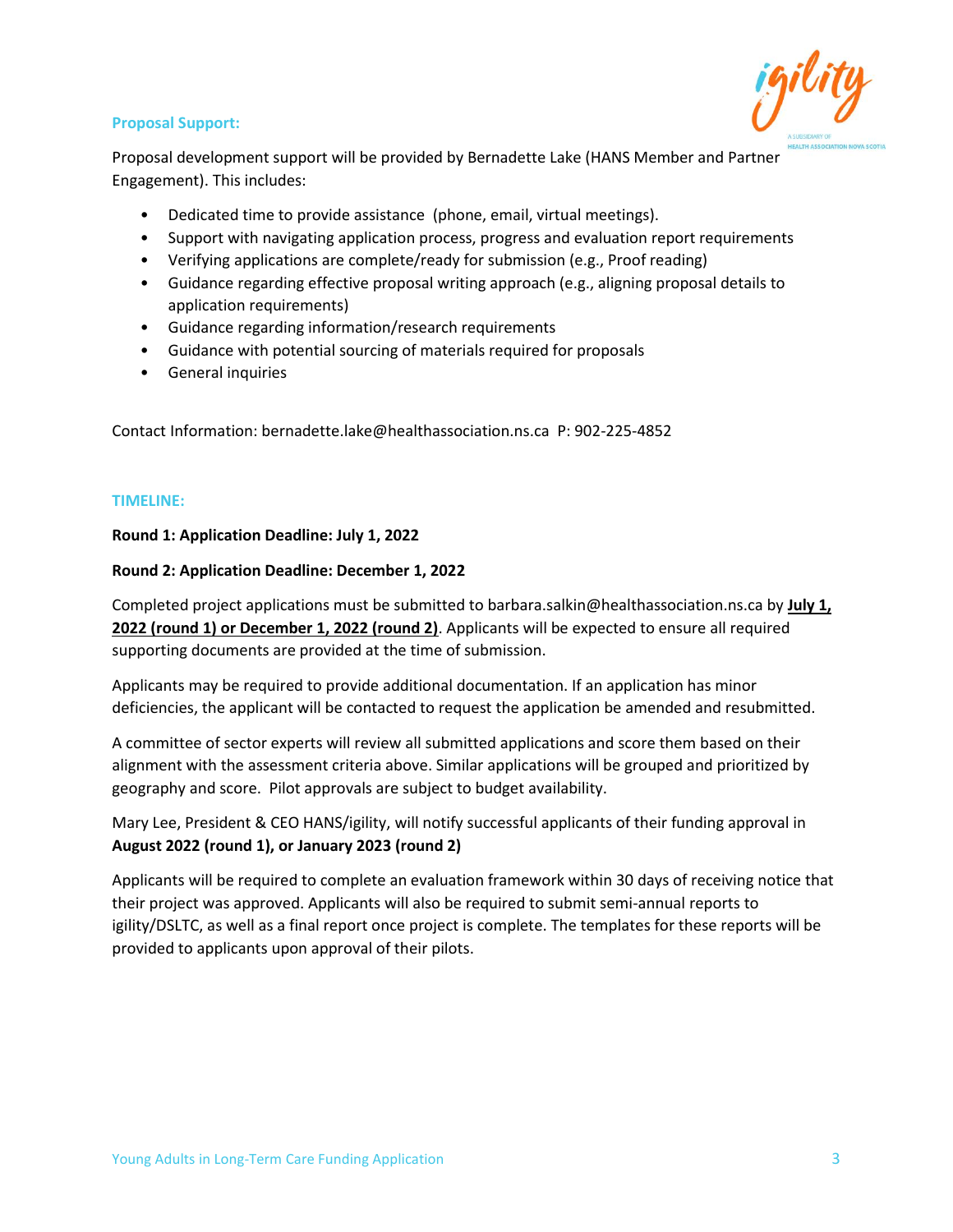

# **Funding Round 1**

## **April-July 1**

- · Organizations will complete proposal application package
- . Bernadette Lake will provide support with proposal development

#### July 1 - Proposals Due

. Proposals must be submitted by July 1 to barbara.salkin@healthassociation.ns.ca

#### **July 15 - 30**

- Committee will review applications
- Successful applicants will be notified

### **Sept 2022**

• Successful applicants receive funding from igility

## **September Onward**

. Organizations submit semi annual reports and a final report once the project is complete

# **Funding Round 2**

#### August - December 1

- · Organizations will complete proposal application package
- . Bernadette Lake will provide support with proposal development

#### December 1 - Proposals Due

· Proposals must be submitted by December 1 to barbara.salkin@healthassociation.ns.ca

#### Dec 15 - 30

- Committee will review applications
- · Successful applicants will be notified

#### **Jan 2023**

· Successful applicants receive funding from igility

#### **January Onward**

- . Organizations submit semi annual reports and a final report once the project is complete
- . Third round of funding applications begin if necessary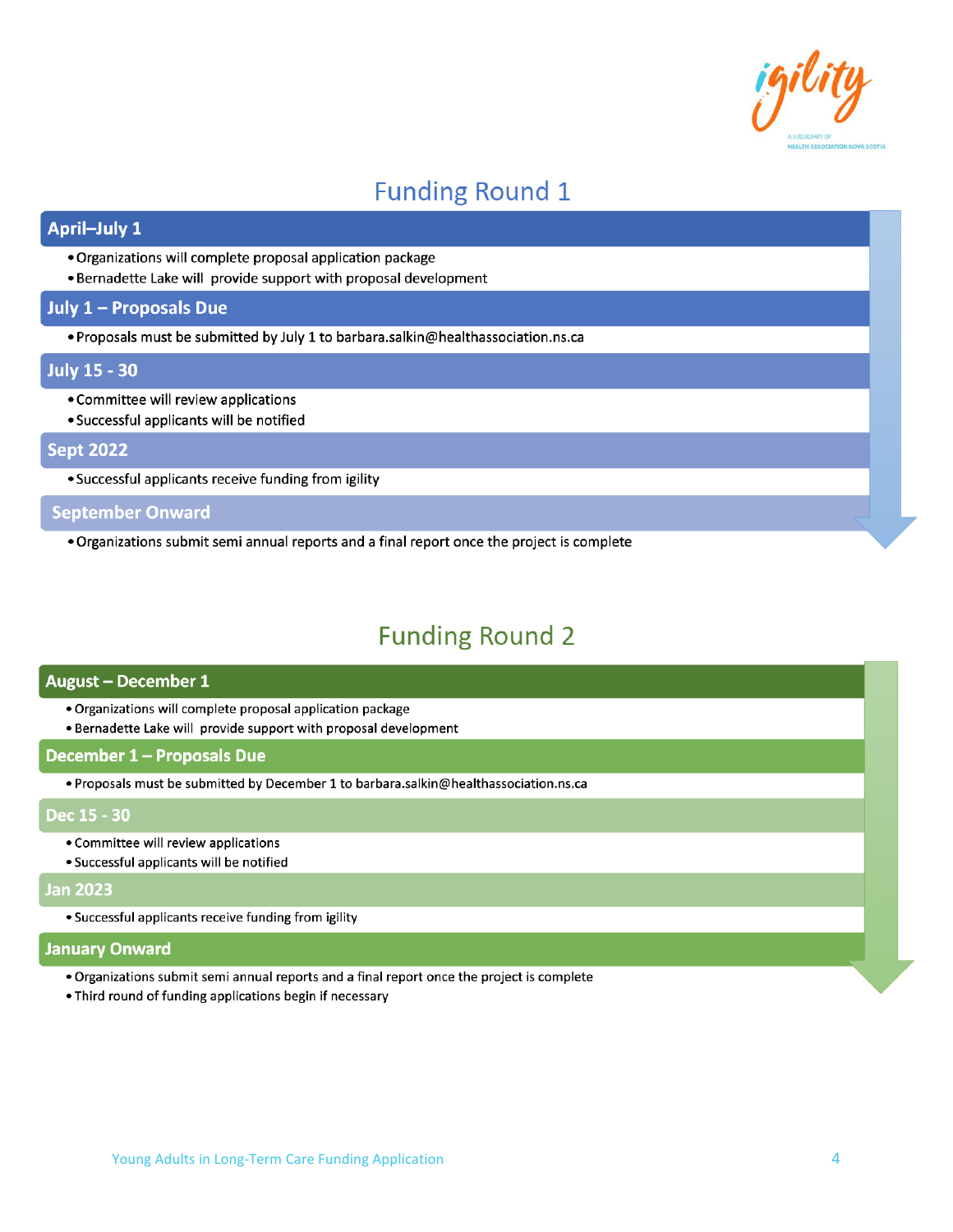

## **Young Adults in Long-Term Care Project Proposals 2022-23 Application Form**

Thank you for expressing interest in the Young Adults in Long-Term Care funding opportunity.

Please review all information including the above program description. Once you have completed this application in Adobe Acrobat, please ensure all fields that pertain to your project have been filled in prior to submitting the application as a **PDF document** to barbara.salkin@healthassociation.ns.ca

#### \* **scanned/handwritten applications will not be accepted**

Important Notes:

We encourage all applicants to put forth strong application packages with clear and concise answers. Applicants will be scored based on their alignment with the criteria set in the program description. Similar applications will be grouped and prioritized by geography and score.

**Multiple Submissions** – If you are submitting application forms for multiple projects, you must submit the priority number for each project in the drop down menu, to a maximum of three applications. We will take priority into consideration when reviewing applications.

#### **APPLICANT INFORMATION**

| <b>Agency / Facility Name:</b>         |                         |  |
|----------------------------------------|-------------------------|--|
|                                        |                         |  |
| <b>Legal Civic Address and Signing</b> |                         |  |
| <b>Authority Names:</b>                |                         |  |
| <b>Lead Applicant:</b>                 |                         |  |
| <b>Mailing Address (if different):</b> |                         |  |
| <b>Primary Contact Person:</b>         | <b>Primary Title:</b>   |  |
| <b>Primary Email Address:</b>          | <b>Primary Phone:</b>   |  |
| <b>Alternate Contact Person:</b>       | <b>Alternate Title:</b> |  |
| <b>Alternate Email Address:</b>        | <b>Alternate Phone:</b> |  |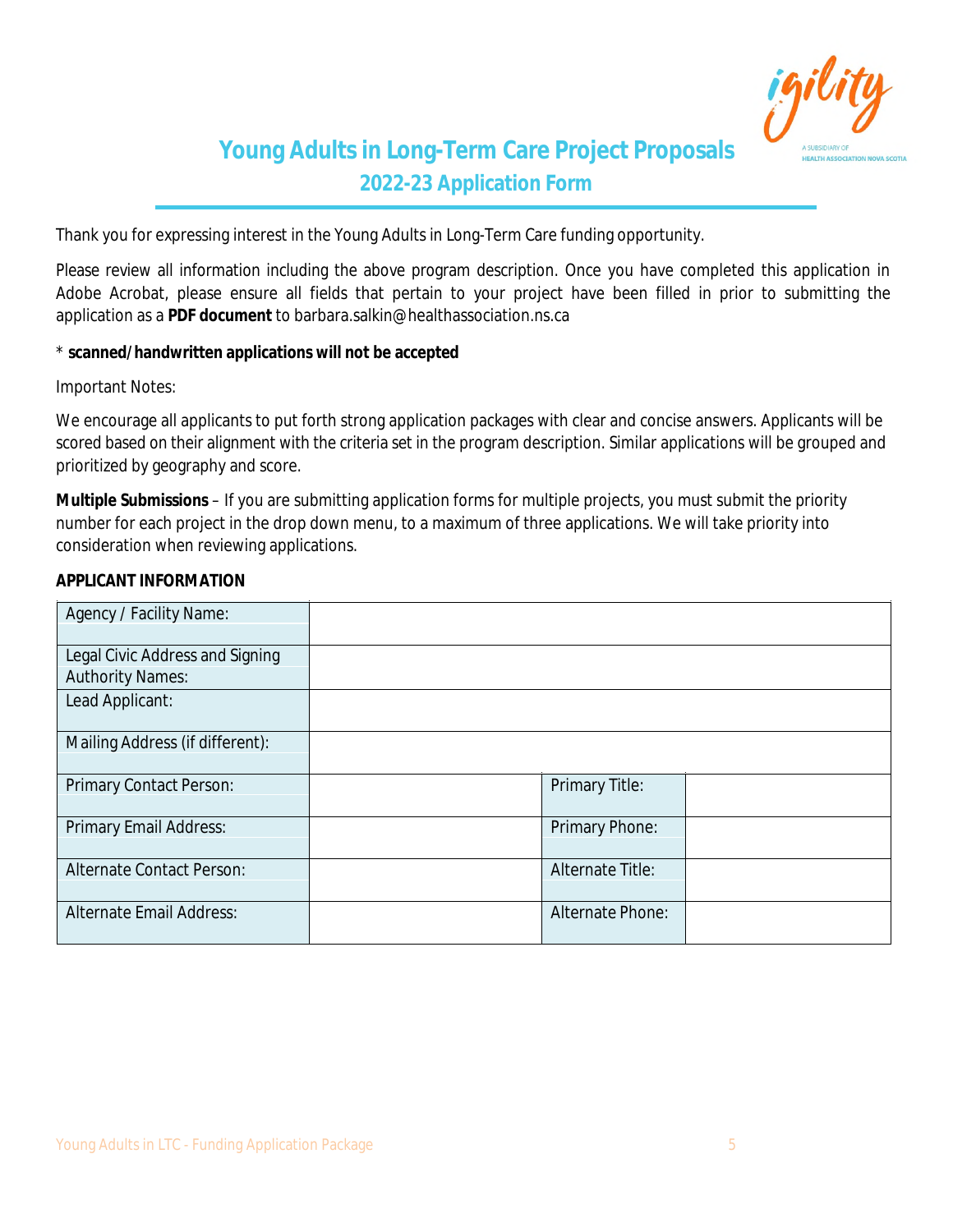## **PROJECT PROPOSAL/SYNOPSIS**

| <b>Project Location (Zone)</b>                                     |                                                                                                                                                                                                                                                                                                                                                                                                                  |
|--------------------------------------------------------------------|------------------------------------------------------------------------------------------------------------------------------------------------------------------------------------------------------------------------------------------------------------------------------------------------------------------------------------------------------------------------------------------------------------------|
| <b>Project Title</b>                                               |                                                                                                                                                                                                                                                                                                                                                                                                                  |
| <b>Project Type</b>                                                |                                                                                                                                                                                                                                                                                                                                                                                                                  |
| <b>Project Category</b>                                            | Enhance the capacity to address the care needs of residents under the age of 65.<br>Increase engagement and improve quality of life for young adult residents.<br>Provide opportunities for resident independence and self-determination within<br>the long-term care environment.<br>Create more flexibility to respond to the needs of young adults.<br>Leverage existing community resources.<br><b>Other</b> |
| <b>Headline Description</b><br>(1-2 sentences)                     |                                                                                                                                                                                                                                                                                                                                                                                                                  |
| <b>Project Summary</b><br>(max. 750 words)                         |                                                                                                                                                                                                                                                                                                                                                                                                                  |
| List the specific deliverables<br>and estimated completion<br>date |                                                                                                                                                                                                                                                                                                                                                                                                                  |
| <b>Total Project Cost</b>                                          | $\mathbf{\hat{S}}$                                                                                                                                                                                                                                                                                                                                                                                               |
| $\frac{2}{3}$<br><b>Priority#</b>                                  | If this application is one of multiple submissions please indicate priority number for<br>this project.                                                                                                                                                                                                                                                                                                          |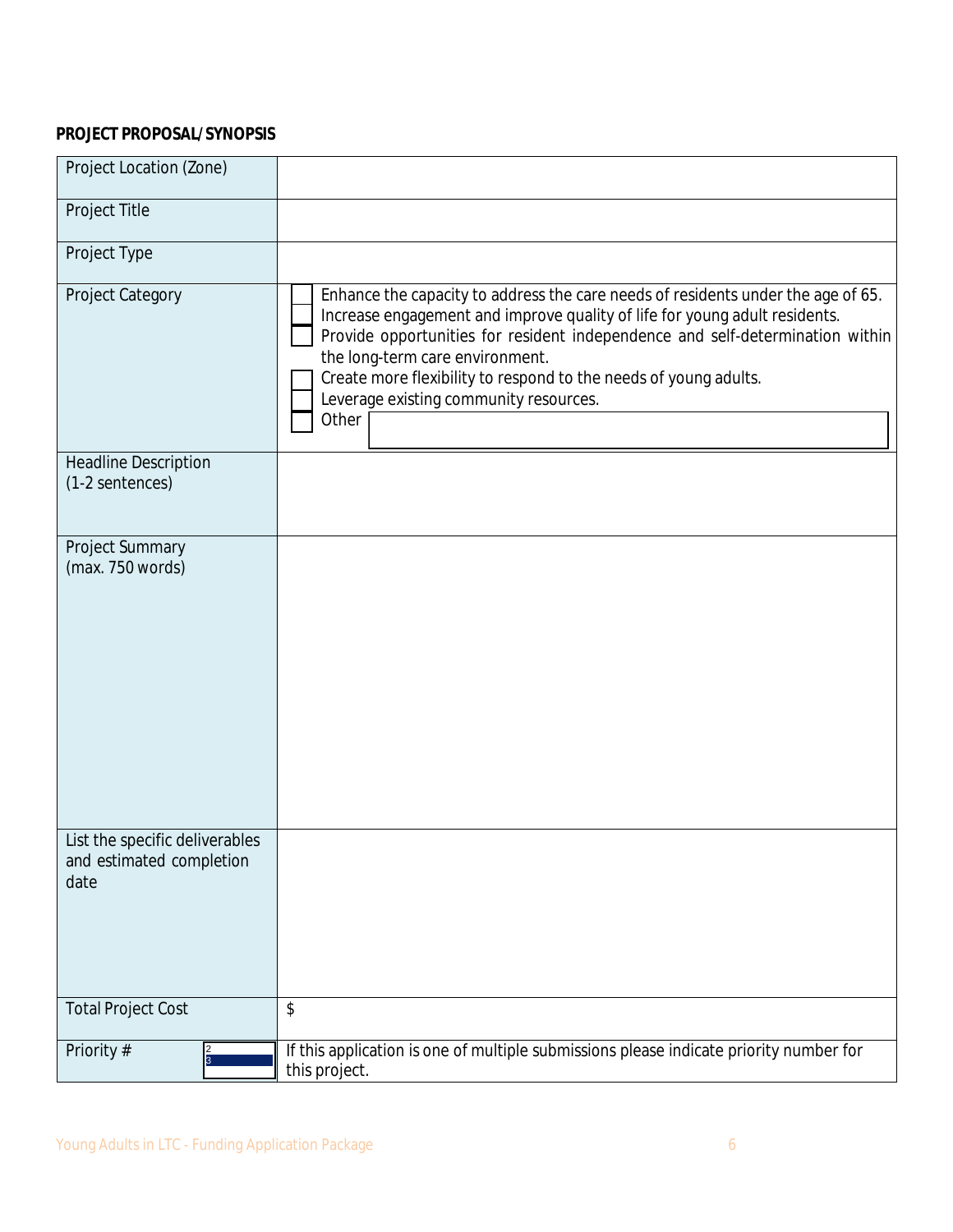### **APPLICATION QUESTIONS**

#### 1.0 **RELEVANCE** (5 PTS)

Evidence that the proposed project will respond to resident need and address one or more key issues identified:

- Enhance the capacity for service providers to address the care needs of residents under the age of 65.
- Increase engagement and improve quality of life for young adult residents.
- Provide opportunities for resident independence and self-determination within the long-term care environment.
- Create more flexibility to respond to the needs of young adults.
- Leverage existing community resources.

How does your project address one or more of the above key objectives? (Max 750 words)

Is this a new initiative or something that is currently available in your geographic area?

Have you engaged with current residents under 65 on this submission (if applicable) and how has their feedback impacted the design of your proposal? If not applicable, how will you ensure this proposal will be relevant to young adults who may be admitted to your facility in the future?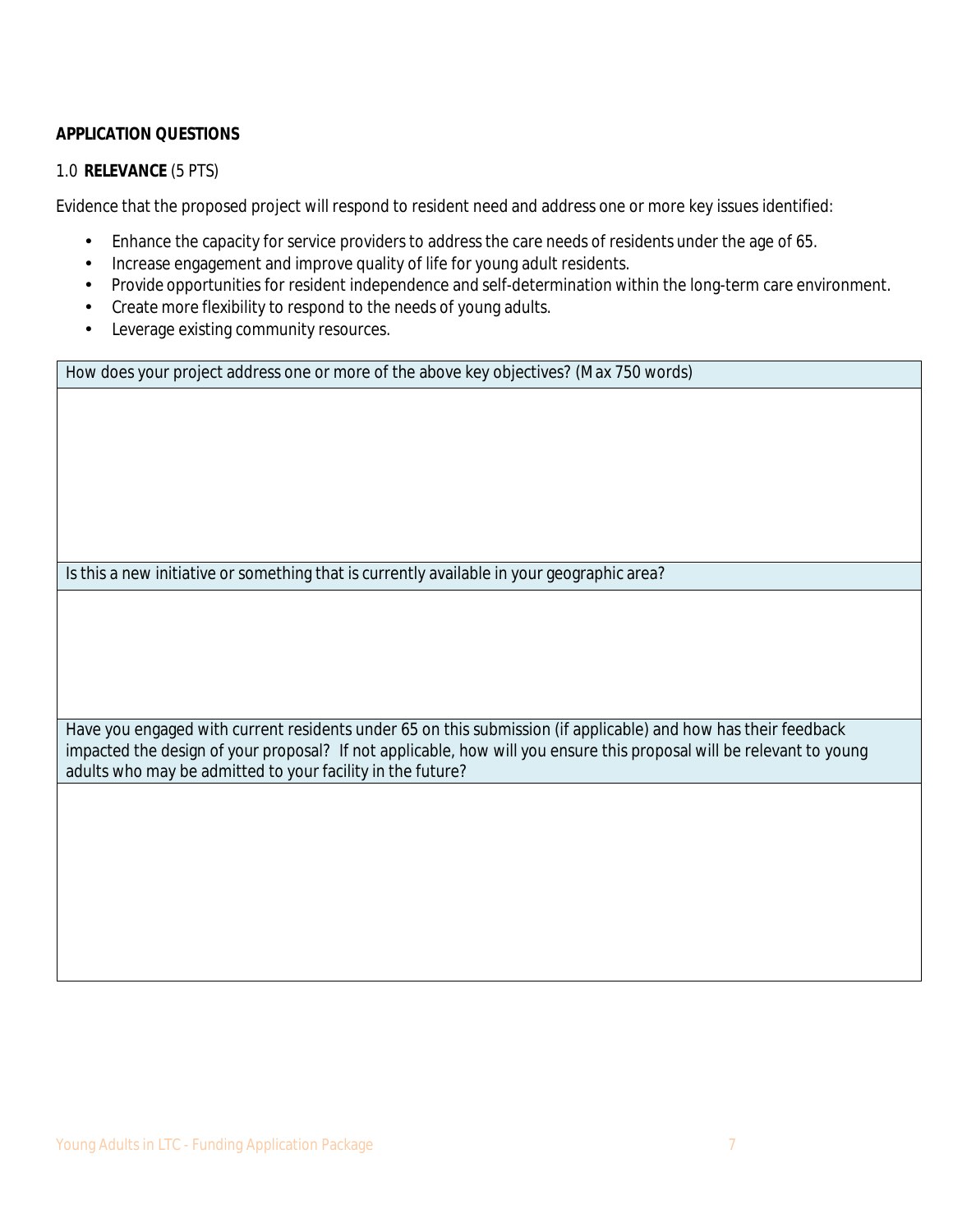## 2.0 **FEASIBILITY** (5 PTS)

Please provide the proposed start-up budget and timeline. Provide detailed overview of the costs for the project and demonstrate that the project plan can be completed within the budget available and within a two-year timeline.

#### A) PROJECT BUDGET

Please ensure all the required cells are filled in accurately. Applications with incomplete or insufficient budgets will have points taken away from their final score.

| <b>Expense Category</b>                              | <b>Expense Description</b> | <b>Category Total (S)</b> |
|------------------------------------------------------|----------------------------|---------------------------|
| Personnel (salary/wages)                             |                            |                           |
|                                                      |                            |                           |
| In-kind contributions                                |                            |                           |
| <b>Professional fees</b><br>(technical, contracting) |                            |                           |
| Equipment/supplies                                   |                            |                           |
| Permits/permissions/approvals                        |                            |                           |
| Communications/marketing/IT                          |                            |                           |
| <b>HST</b>                                           |                            |                           |
| Other (please specify in description)                |                            |                           |
| <b>Project Total</b>                                 | \$                         |                           |
|                                                      |                            |                           |
|                                                      |                            |                           |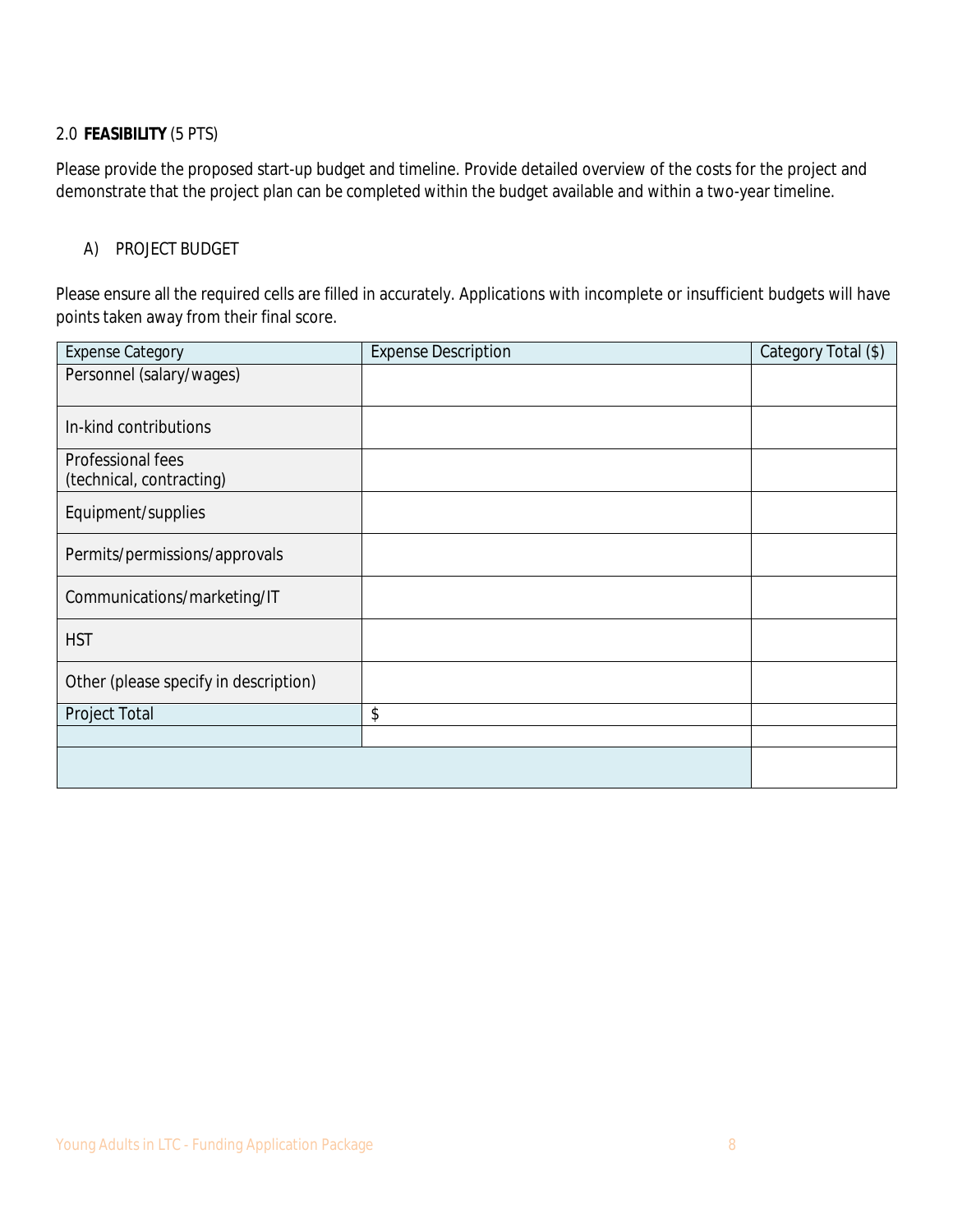## B) PROJECT TIMELINE

Please indicate the significant tasks or phases of your project over the course of the 2-year timeline and the expected completion dates and describe the main deliverable that indicates the completion of this phase. *Note that funds must be spent within 24 months of receipt.*

| <b>Project Phases</b>   |                                  |
|-------------------------|----------------------------------|
| Name of Phase 1:        | <b>Expected Completion Date:</b> |
| <b>Deliverable:</b>     |                                  |
| Name of Phase 2:        | <b>Expected Completion Date:</b> |
| <b>Deliverable:</b>     |                                  |
| <b>Name of Phase 3:</b> | <b>Expected Completion Date:</b> |
| <b>Deliverable:</b>     |                                  |
| <b>Name of Phase 4:</b> | <b>Expected Completion Date:</b> |
| Deliverable:            |                                  |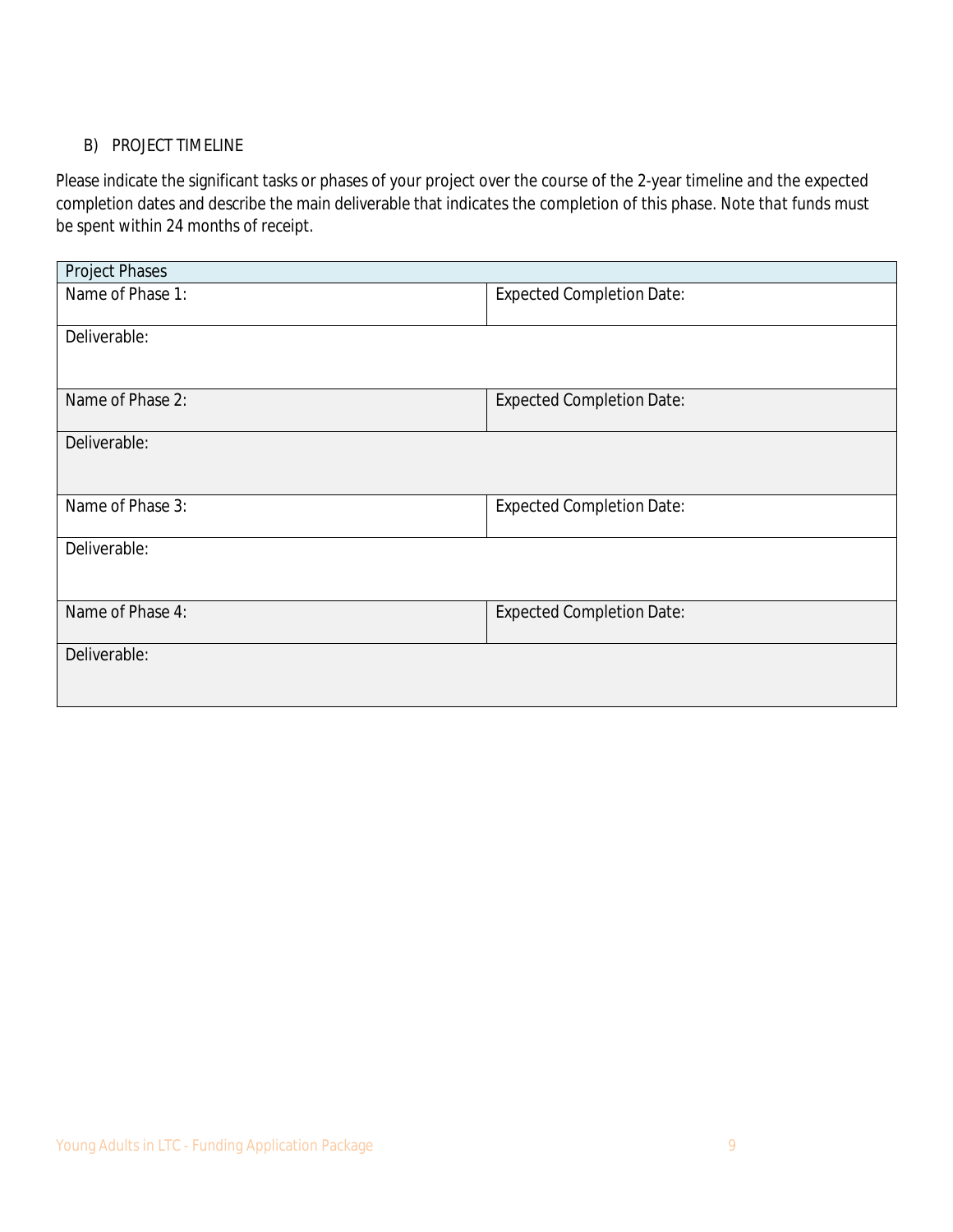### 3.0 **QUALITY** (5 PTS)

The proposal demonstrates a commitment to provide quality programming and is rooted in client need. In addition, the project reflects the importance of community partnerships that contribute to a 'community of care', including opportunities to collaborate to achieve efficiencies, alignment of services, and long-term success.

Please describe how this project is rooted in the needs of residents under 65 and will enhance their quality of life.

What opportunities for collaboration will your project have in your community?

Do you intend to apply to other funding programs to support this stage or future stages of your project? Please be specific and list the program name and organization, any funding deadlines, and briefly how your project aligns.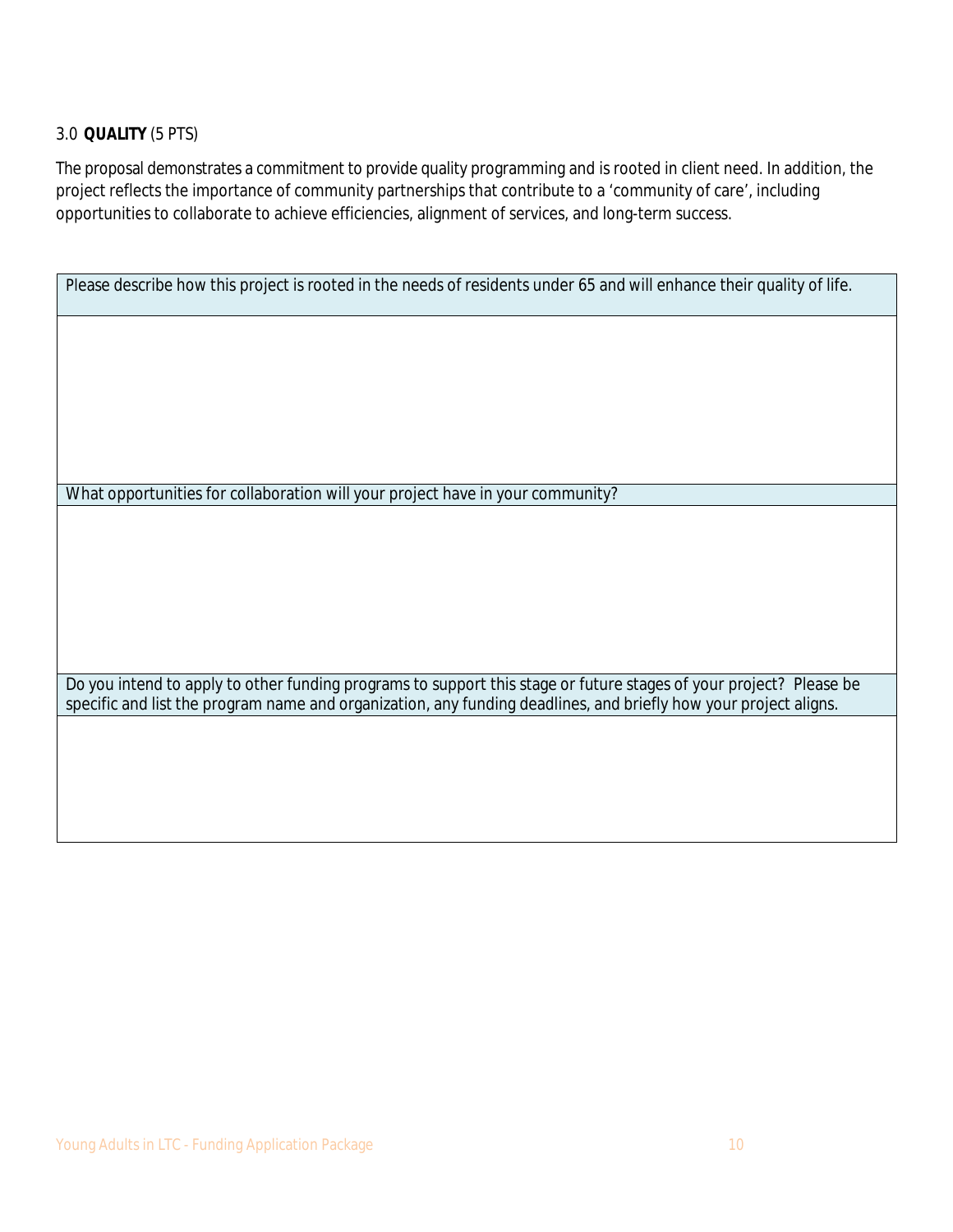## 4.0 **SUSTAINABLITY** (5 PTS)

Proposed activities and budget will enable long-term viability, based on projected costs/efficiencies/savings. An evaluation that can measure success and sustainability will be key.

• Projects need to be self-sustaining within two years.

| How will this project remain relevant to future adult residents under 65? |
|---------------------------------------------------------------------------|
|                                                                           |
|                                                                           |
|                                                                           |
|                                                                           |
|                                                                           |
|                                                                           |
|                                                                           |
|                                                                           |
|                                                                           |
| How will you measure / track progress toward these objectives?            |
|                                                                           |
|                                                                           |
|                                                                           |
|                                                                           |
|                                                                           |
|                                                                           |
|                                                                           |
| How will you define and demonstrate success?                              |
|                                                                           |
|                                                                           |
|                                                                           |
|                                                                           |
|                                                                           |
|                                                                           |
|                                                                           |
|                                                                           |
| How will this project be self-sustaining?                                 |
|                                                                           |
|                                                                           |
|                                                                           |
|                                                                           |
|                                                                           |
|                                                                           |
|                                                                           |